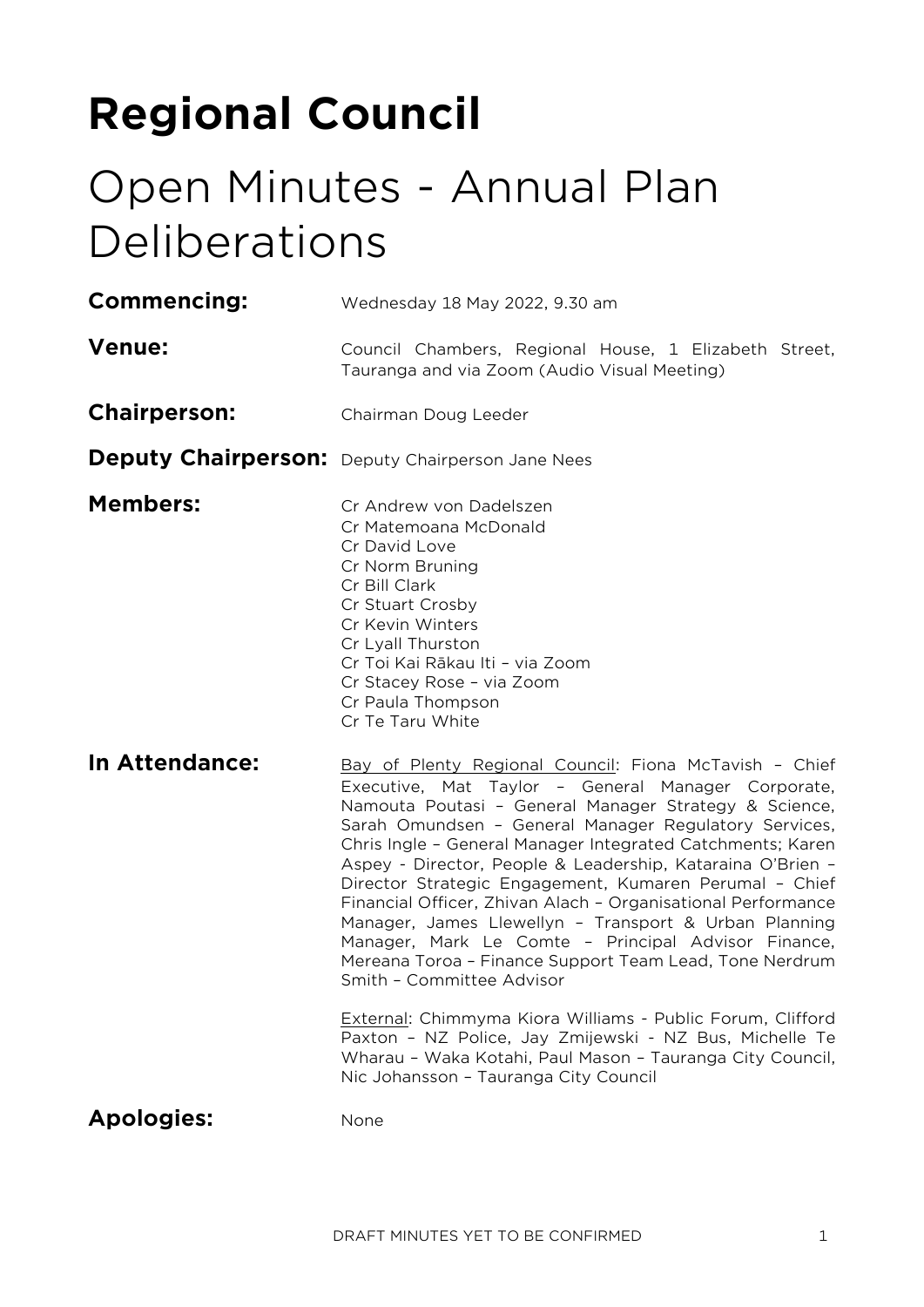# **1. Chairman's Opening Statement**

Chairman Leeder advised those present in Chambers and via Zoom that the meeting was being livestreamed and recorded and that the recording would be made available on the Bay of Plenty Regional Council website following the meeting. [https://youtu.be/\\_JiFoHSDv4I](https://youtu.be/_JiFoHSDv4I) 

# **2. Opening Karakia**

A karakia was provided by Cr Thurston.

# **3. Karakia for Moana Boyd**

Chairman Leeder recognised the recent passing of Regional Council's Senior Advisor Moana Boyd with a karakia.

# **4. Public Forum**

# **4.1 Chimmyma Kiora Williams – Ex-Security Guard in Tauranga CBD**

#### **Key Points:**

- Had previously been employed as a security guard at Tauranga City Council for a number of years, deployed at the Willow Street the service centre/bus stop
- Security work in the city was more in line with social work, rather than just security
- Interacted with rangatahi; vulnerable elderly; street people; public and tourists
- Worked closely with police and recognised how their resources were stretched
- There were constant issues and friction due to the different social groups gathering in the same area
- Support and understanding, rather than punishment, was needed for the younger members of the community; i.e. the social work aspect of the security job
- Recognised the impact of Covid on youth and their everyday life
- Genuine care was needed to be part of a community; not punishment and alienation
- Recognised that the contractual limitation on the security guards currently working at the bus stop meant that they were often unable to intervene
- Building rapport and trust could take a year or more.

#### **In Response to Questions:**

- Bus stops became a place to 'hang out' and create connections/a sense of community when this was otherwise missing in your life
- Youth mingled with older individuals at the bus stops, who were often a bad influence
- 'Quick fixes' might include training in how to physically and mentally project yourself as a security guard; introduction of body cameras etc
- Considered that the free fares had contributed to social issues as it enabled quick/free travel to trouble hotspots
- The core group was probably approximately 15 people, with others joining in from the periphery
- Trouble appeared to follow the bus routes, in particular with the really young ones
- Rangatahi were opportunistic, but would not push too far, i.e. did not expect them to force their way onto the bus if fees were reintroduced
- Not all adults at the bus stop were homeless, some were unemployed and with 'nothing' else to do they would spend their days at the bus stops
- Important that the agencies and people involved understood and met the need of the community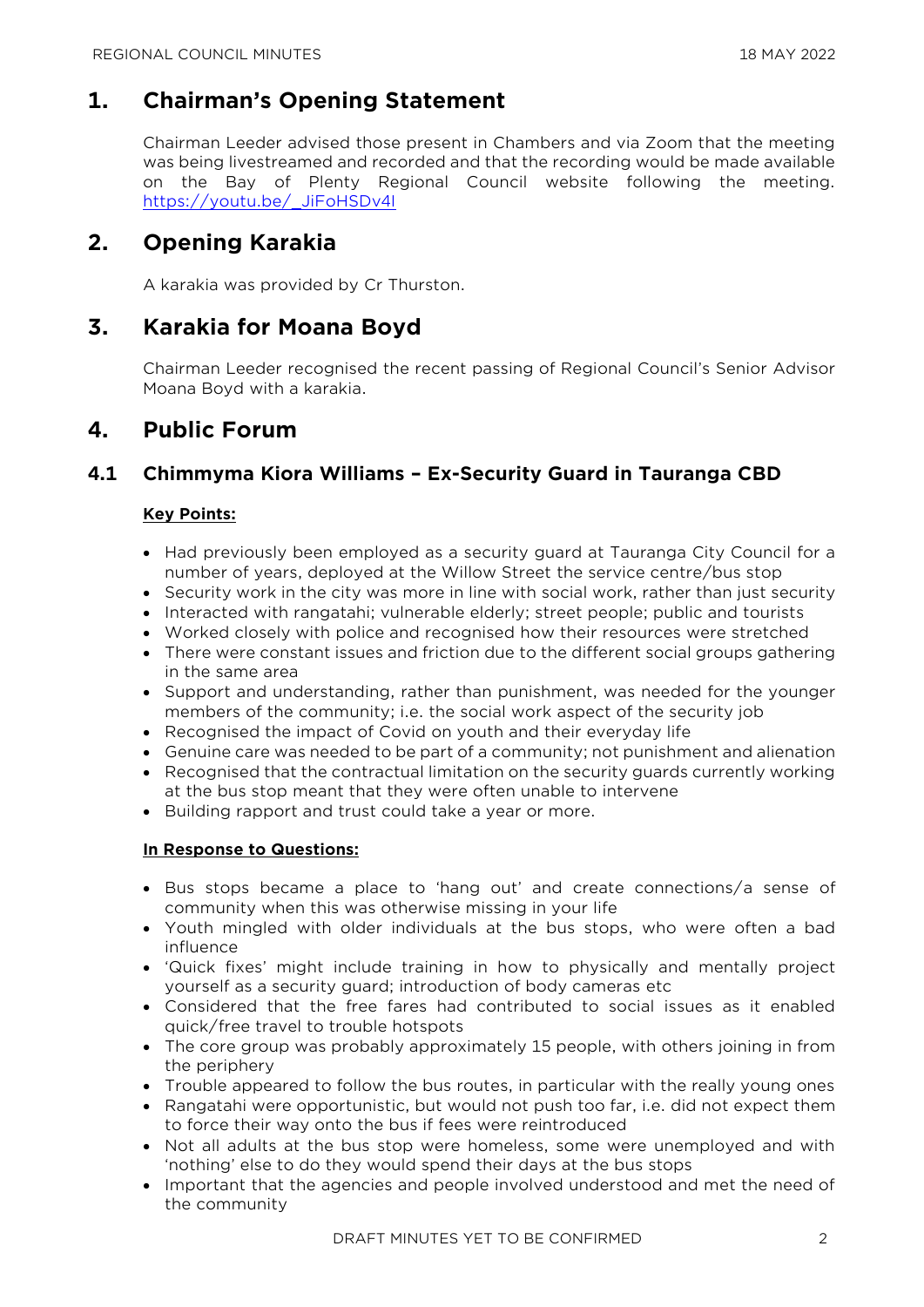- Security guards needed to have the right skills, rather than necessarily being present in large numbers
- Youth needed a safe place where they could hang out, alternative to the bus stop
- With regards to Māori Wardens, its success relied on having the right people in the roles.

# **5. Declaration of Conflicts of Interest**

None declared.

## **6. Reports**

#### **Decisions Required**

## **6.1 AP 2022/23 Deliberations: Overview of Annual Plan Deliberations Process**

*Presentation - Council Annual Plan 2022-23 pdf - 18 May 2022: Objective ID A4101572* [⇨](../../../RedirectToInvalidFileName.aspx?FileName=RC_20220518_MAT_3519.PDF)

Zhivan Alach – Organisational Performance Manager provided an outline of the Annual Plan 2022/23 process to date.

## **Resolved**

**That the Regional Council:**

**1 Receives the report, AP 2022/23 Deliberations: Overview of Annual Plan Deliberations Process.**

> **Leeder/Love CARRIED**

# **6.2 Improving Safety and Security of Bus Services**

**Namouta Poutasi - General Manager Strategy & Science** introduced the item and the speakers in attendance from various agencies, as set out below.

#### **Key Points**

- Regional Council was here with partners to outline what was being done to improve the safety of bus users including:
	- o increasing security at Willow Street and Farm Street;
	- o working with partners to relocate the CBD interchange as quickly as possible;
	- o seeking Council direction as to whether to reduce the hours of operation for the fare free trial for children; and
	- o adding code of conduct notices to buses.

#### **Key Points – Chairman Leeder:**

- Welcomed the representatives from NZ Police, Tauranga City Council, Waka Kotahi and NZBus.
- Summarised the issues Council was required to consider and had the authority to address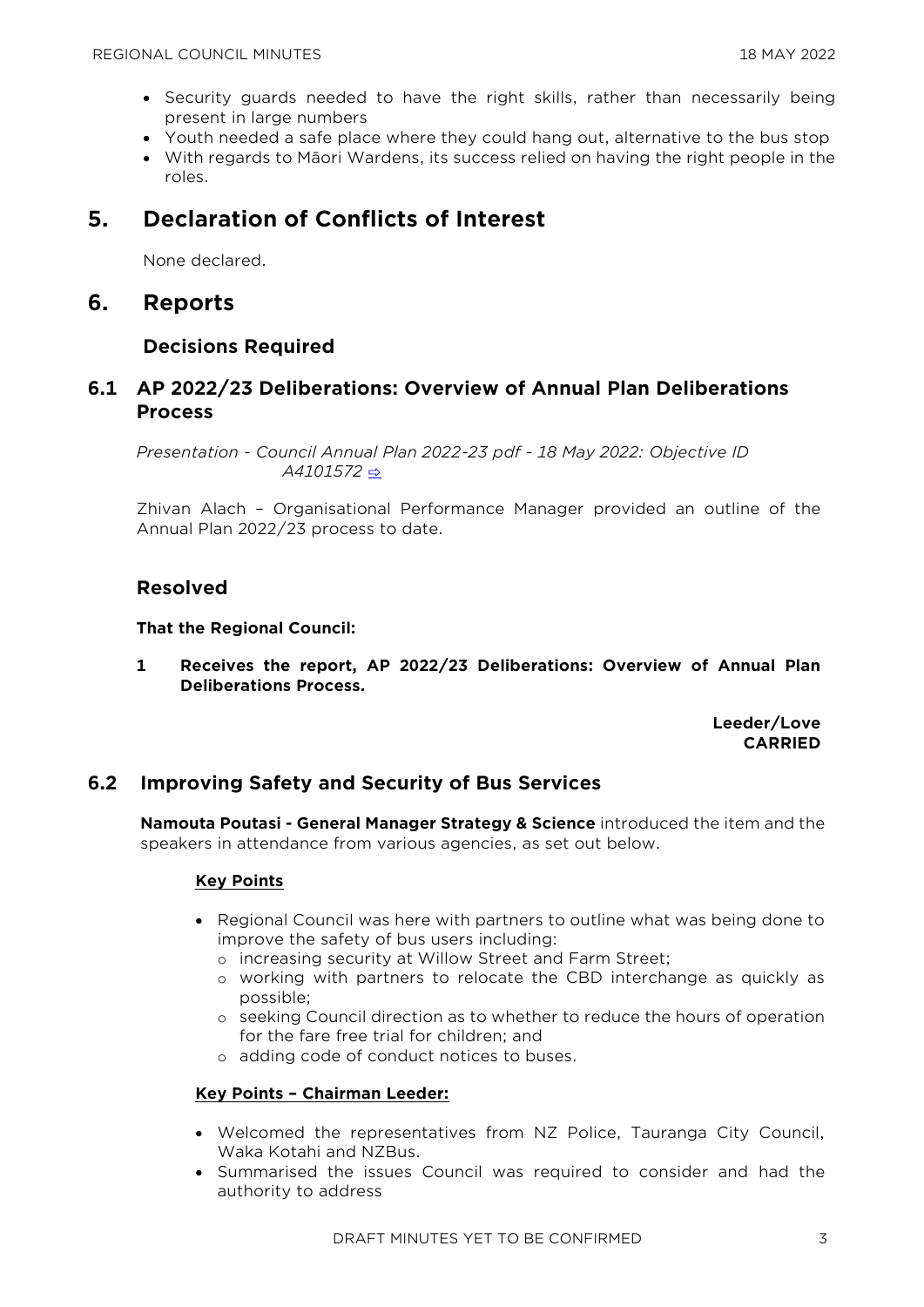• Noted the need to consider both short-term intervention and long term solutions.

#### **Key Points - Members:**

• Noted that Council's policy currently stipulated free fares for all children 18 years and younger at all times, i.e. 24/7 in Tauranga.

#### **NZ Police – Clifford Paxton**

#### **Key Points:**

- Recognised that he was there to speak with regards to free bus fares, however also acknowledged the increasing social/criminal issues at the bus stops
- Introduction of free bus fares had seen an increase in antisocial behaviour, both at the Farm Street, Mt Maunganui and Willow Street, Tauranga CBD bus stops
- Additional police resourcing in Willow Street had dispersed some of the issues there
- Free bus fares made it possible to move freely between various locations across the city and to disperse more easily when having caused trouble
- Considered that the free bus fares both encouraged and enabled antisocial behaviour
- The free bus fares were being used by youth for different purposes than what was intended, which was free transport to and from school.

#### **Key Points - Members:**

- Access to reliable public transport was identified by youth as an important component in their ability to work; access to education etc.
- Council had introduced free fares as a way to reduce traffic congestion; encourage alternative modes of transport and ease the financial pressure on families.

#### **In Response to Questions:**

- Antisocial behaviour peaked before and after school, however there was an overall increase across the region outside these times, combined with an increase in the seriousness of the offending
- Youth pre-arranged fights across the city and used the free fares to travel between hot spots
- Recognised the multitude of factors in play, all contributing to the current issues e.g. Covid preventing school attendance meant children on the fringes had stopped attending school all together
- 12-14 year old children hanging out at the bus stops without supervision was a serious concern
- Behaviour change took time and required supporting education; however the majority of people did comply once changes were introduced and notified
- Duty of care with regards to safety was a shared responsibility between parents, police, councils etc.
- Blue Light had a role in truancy in NZ, supported by a number of agencies, and addressing truancy was recognised as a nationwide priority.

#### **NZBus – Jay Zmijewski**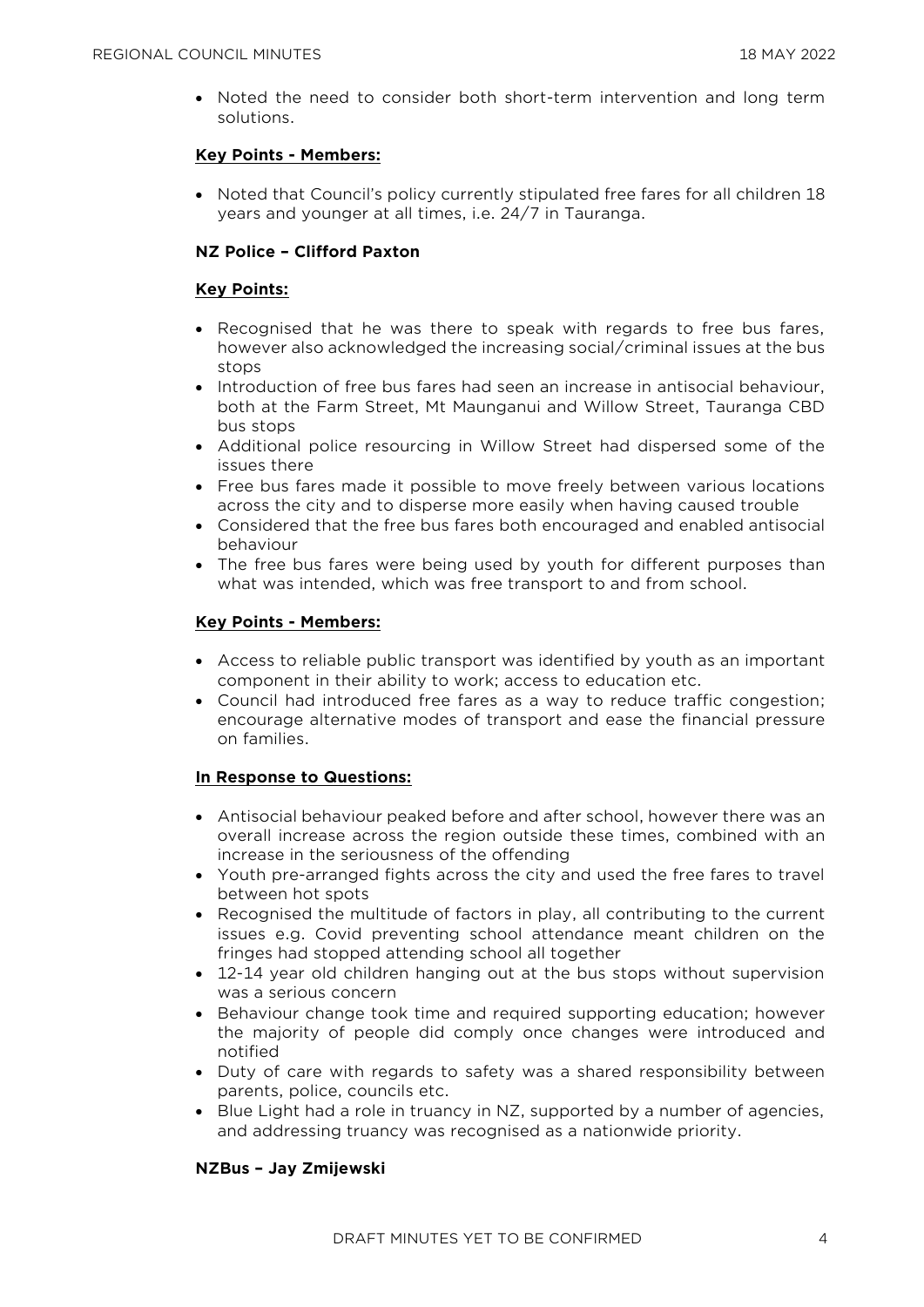#### **Key Points:**

- Provided an outline of his background within public transport in Australia
- Had not experienced antisocial behaviour to the extent currently experienced in Tauranga
- Recognised, from personal experience as a bus driver, the significant impact when encountering aggression and intimidation, and the flow-on effects afterwards
- The current antisocial behaviour affected NZBus' ability to recruit and retain staff
- Vandalism on the buses was severe, and meant buses were out of circulation while being repaired
- Acknowledged the ongoing support by councils in providing increased security and monitoring
- Recognised the good intention behind the free fares, however considered limiting the free fares to before/after school would provide a short term solution towards addressing some of the issues currently occurring.

#### **Key Points - Members:**

• Queried if additional security measures could be introduced similar to that done overseas, e.g. protective cages for drivers, additional security presence on key routes etc.

#### **In Response to Questions:**

• Use of cages was not supported by drivers, however additional security wardens etc. could make a difference.

#### **Tauranga City Council (TCC) – Nic Johansson and Paul Mason**

#### **Key Points:**

- Recognised that addressing the current safety issues went beyond infrastructure and security services
- Noted that the bus stop was being moved temporarily from Willow Street to Durham Street and the 'circuit breaker' opportunity this might provide
- Increased safety measures, such as lighting; CCTV cameras and breakout rooms for drivers were being provided
- Recognised the close working relationship between the two councils and police
- Plans were in place to provide additional training with the security guards in social engagement; introduction of youth/rangatahi workers etc.
- Noted the ongoing investment and commitment by TCC towards safety and security in the public transport service.

#### **Key Points - Members:**

- Concerned that it appeared TCC did not consider ongoing contribution towards security costs to be part of their responsibility
- Recognised that ultimately, the Tauranga rate payer funded this service through the targeted public transport rates

#### **In Response to Questions:**

• Provided an outline of the historical division of who funded which security services, i.e. TCC for the campus/BOPRC for the bus service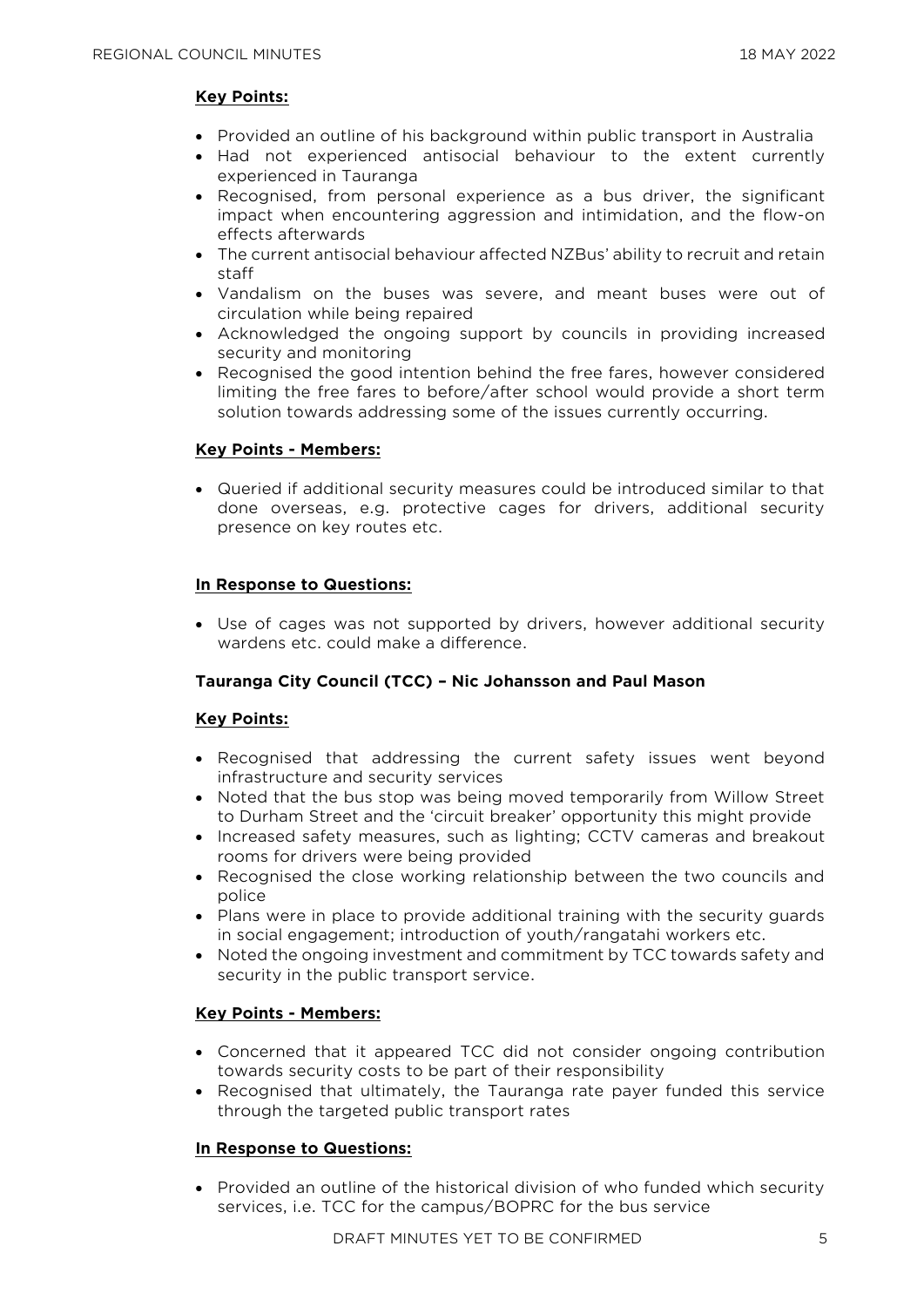• TCC considered that providing security was an operational component of the bus service and accordingly fell within BOPRC's area of responsibility. However, until the matter of the free fares/related safety issues had been addressed, a cost-share arrangement between the two councils for additional security costs could be agreed to until a new solution had been implemented.

#### **Waka Kotahi – Michelle Te Wharau**

#### **Key Points:**

- Noted the positive and committed working relation between the partners
- Recognised Waka Kotahi's role as a funding partner and that additional security measures, when required, formed part of this.

#### **Key Points – Chairman Leeder:**

- Recognised the role of NZ Police as the lead agency in addressing antisocial/criminal behaviour related to the bus service
- Encouraged Commander Paxton to approach Council if support was required in approaching central government for additional resourcing.

#### **Key Points – Namouta Poutasi**

• Additional security measures, e.g. body cameras, would be discussed as part of Council's contract with the security firm.

#### **Key Points - Members:**

- Emphasized the need for the right fit of the security guards
- Noted that funding towards further security costs also needed to focus on education of the guards.

#### 11.21am – The meeting **adjourned**.

11.40 am – The meeting **reconvened**.

## **Resolved**

**That the Regional Council:**

- **1 Receives the report, Improving Safety and Security of Bus Services.**
- **2 Approves the inclusion of additional Security Costs in the draft Annual Plan budget for 2022/23, to be funded through the Regional Fund Reserve;**
- **3 Notes the additional cost of bus services in 2022/23 relating to the temporary Tauranga CBD interchange of \$343,000, to be included in the Draft Annual Plan 2022/23 Budget;**

Amended Resolution 4

**4 Approves the change to the free fare trial to morning: 7.00am to 9.00am; and afternoon: 3.00pm to 5.00pm, noting that this is expected to be implemented on 4 June 2022.** 

**Nees/Thompson**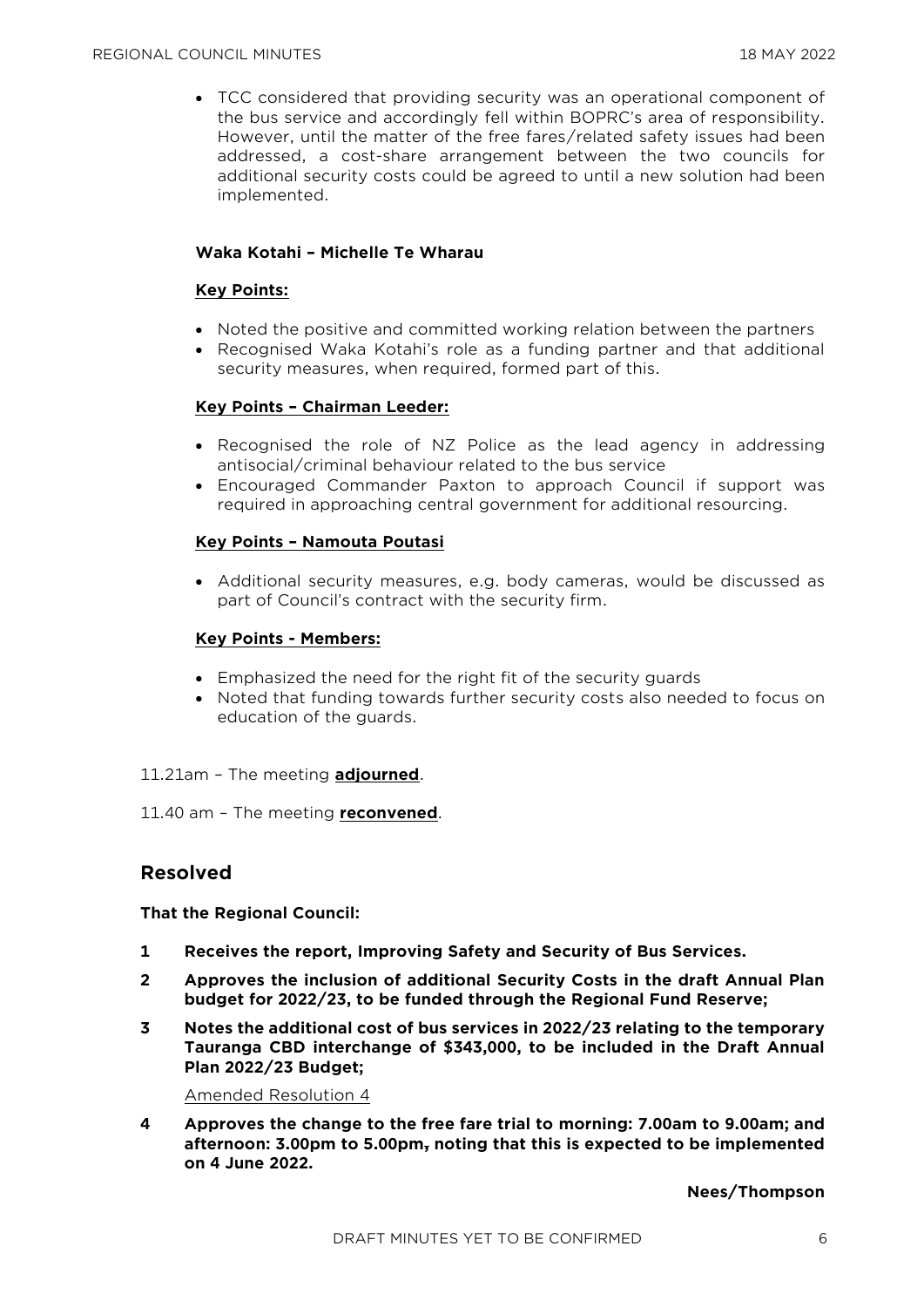#### Amendment was **CARRIED** on a show of hand

**Von Dadelszen/Crosby** The substantive motion was **PUT** and **CARRIED** 

*Minute Note: That the stated 7am-9am / 3pm-5pm times represent travel time to match normal school start / finish times, and that these may consequently alter depending on school specific timetables.*

Additional Resolutions

#### **That the Regional Council:**

- **5 Reviews the impact of the reduction of free fares for youth within three months and reports back to Council so that the change to free fares can be reconsidered;**
- **6 Directs staff to provide funded Bee Cards to schools to enable assistance to be provided to families experiencing financial hardship as a result of the reduction in free fares;**
- **7 Directs staff to initiate discussions with other agencies to investigate the societal causes that have led to the current issues and long term solutions for the public safety issues being experienced in Tauranga, with terms of reference to be approved jointly by BOPRC and the other agencies;**
- **8 Develops a communication strategy as a matter of urgency to communicate the rationale behind the reduction in free fares;**
- **9 Formally requests that Tauranga City Council reconsiders its position not to co-fund the security contract in the CBD on an ongoing basis.**

**Nees/Thompson CARRIED**

## **6.3 AP 2022/23 Deliberations: Transport and Urban Planning Reprioritisation**

Presented by Namouta Poutasi - General Manager Strategy & Science, James Llewellyn – Transport & Urban Planning Manager

#### **In Response to Questions:**

- The Bay of Plenty Transport Emissions Reduction Plan (TERP) funding allocation was in response to Central Government's Emission Reduction Plan which created expectation and actions for local authorities
- The TERP would be brought back to Council for consideration and approval
- Noted that the free fare trial extensions in Rotorua and Whakatāne was for the 2022/23 financial year and that they would be monitored/reviewed through the Fare Review by the Public Transport Committee. Any changes would be presented to future Annual Plans/Long Term Plans for consideration.

#### **Key Points - Members:**

• Noted that there was significant investment and innovation taking place in the hydro energy/bus space on a national level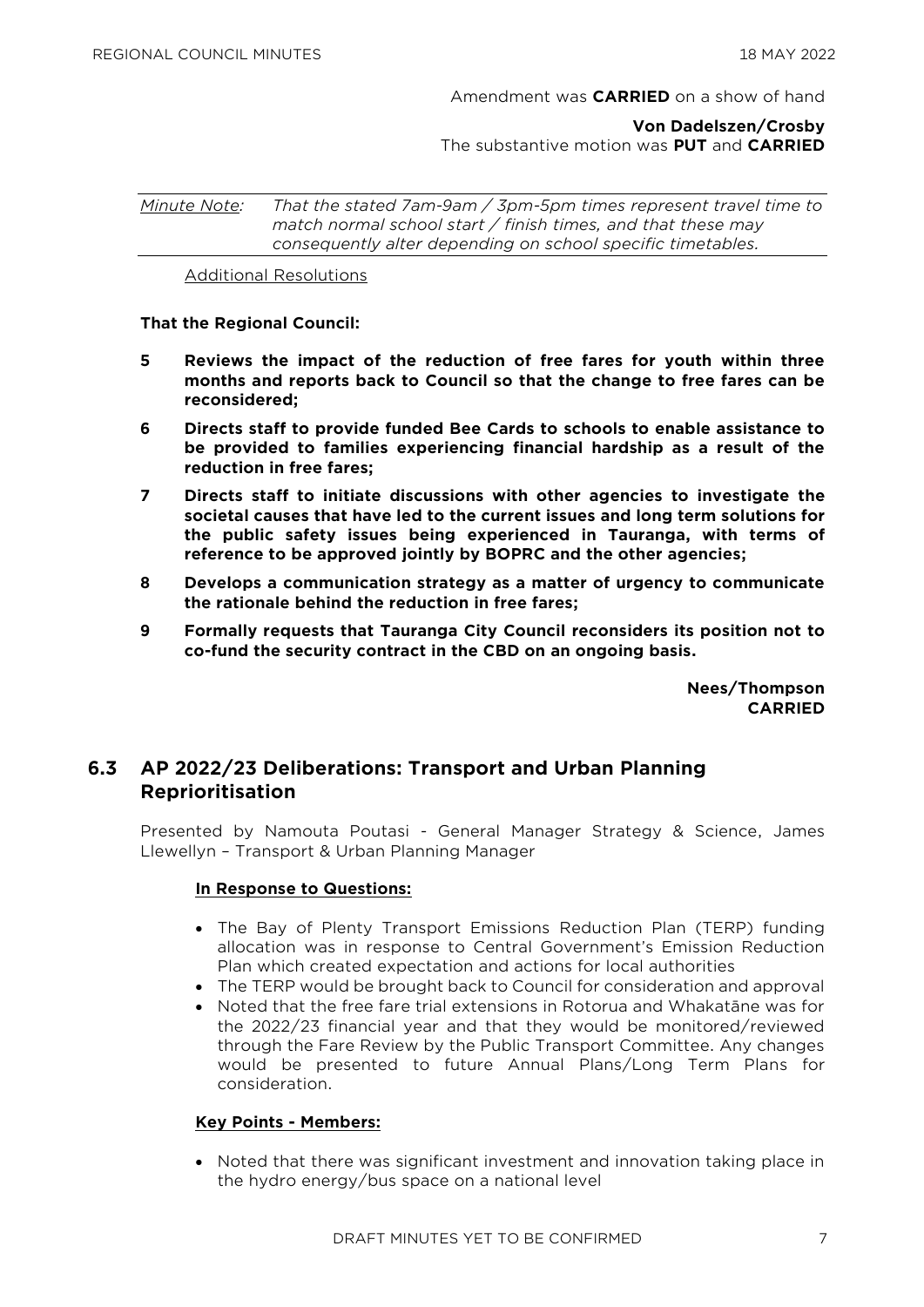• Agreed that any CAPEX/OPEX funding in hydrogen buses as a local initiative was not appropriate for Council.

### **Resolved**

**That the Regional Council:**

- **1 Receives the report, AP 2022/23 Deliberations: Transport and Urban Planning reprioritisation.**
- **2 Confirms the reprioritisation of funding for the following items, as set out in this paper:**
	- **(a) Bay of Plenty Transport Emissions Reduction Plan (TERP) – \$250k OPEX;**
	- **(b) Tauranga South On Demand Public Transport Trial – n/a;**
- **3 Confirms Passenger Transport Fare Free Trial extensions – SuperGold Card, Fare Free School Children in Rotorua and Whakatāne.**

**Winters/Rose CARRIED**

Cr Bruning **opposed** the motion and requested that this be recorded in the minutes.

# **6.4 AP 2022/23 Deliberations: Statements of Proposal**

Presented by Mark Le Comte – Principal Advisor Finance.

#### **Key Points:**

• Provided a summary of the report and the submissions received, which had been spoken to by submitters at yesterday's Council meeting.

#### **Key Points - Members:**

• Noted the submission made by Tauranga Business Chambers regarding social licencing expectations of the Port of Tauranga, and suggested Council pursue further discussion with Quayside Holdings Ltd regarding this.

#### **In Response to Questions:**

- There was no conflict in areas of responsibilities between the Regional Shared Services (RSS) Council Controlled Organisation and the services currently being provided by BOPLASS
- Confirmed that Council collecting its own rates would not negatively impact on ratepayers currently having rate remission arrangements with their local councils for the current and the next financial year.

## **Resolved**

**That the Regional Council:**

- **1 Receives the report, AP 2022/23 Deliberations: Statements of Proposal.**
- **2 Directs staff to prepare the following for adoption:**
	- **(a) Fees and Charges Policy with no changes from consultation;**